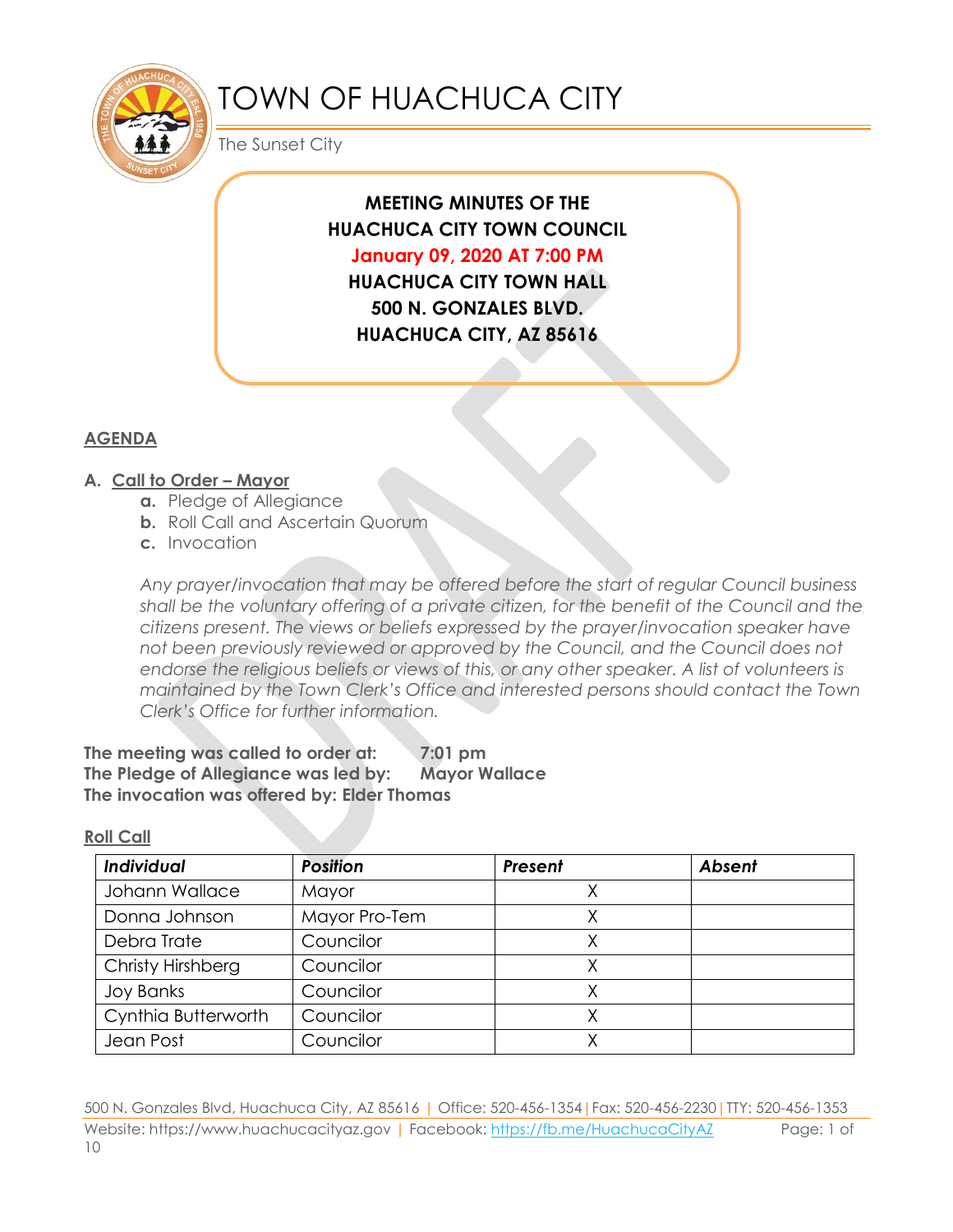| Eric Duthie      | Interm Town Manager |  |
|------------------|---------------------|--|
| Janine Rustine   | Town Clerk          |  |
| Thomas Benavidez | Town Attorney       |  |

# **B. Call to the Public – Mayor**

*A.R.S. 38-431.01 states the Public Body may make an open call to the public during a public meeting, subject to reasonable time, place and manner restrictions, to allow individuals to address the public body on any issue within the jurisdiction of the Public Body. At the conclusion of an open call to the public, individual members of the Public Body may respond to criticism made by those who have addressed the Public Body, may ask staff to review a matter or may ask that a matter be put on a future agenda. However, members of the Public Body shall not discuss or take legal action on matters raised during an open call to the public unless the matters are properly noticed for discussion and legal action.*

# **None**

# **C. Consent Agenda - Mayor**

*All items listed in the Consent Agenda are considered routine matters and will be enacted by one motion of the Council. There will be no separate discussion of these items unless a Member of the Town Council requests that an item or items be removed for discussion. Council Members may ask questions without removal of the item from the Consent Agenda. Items removed from the Consent Agenda are considered in their normal sequence as listed on the agenda, unless called out of sequence.*

- **C.1 Consider approval of the minutes of the Council Work session held on December 12, 2019.**
- **C.2 Consider approval of the minutes of the Council meeting held on December 12, 2019**
- **C.3 Consider approval of the minutes of the Public Hearing held on December 12, 2019.**
- **C.4 Consider approval of the minutes of the executive minutes from December 12, 2019.**
- **C.5 Consider approval of expenses for Digital History Library Project of \$6,575.00**
- **C.6 Consider approval of the Payment Approval Report in the amount of \$ 242,583.34**

| Motion C: Open item for discussion and/or action                   | Action: Open |
|--------------------------------------------------------------------|--------------|
| Seconded by: Councilor Hirshberg<br><b>Moved by: Mayor Wallace</b> |              |

**Item C.7 pulled for review by Mayor ProTem Johnson**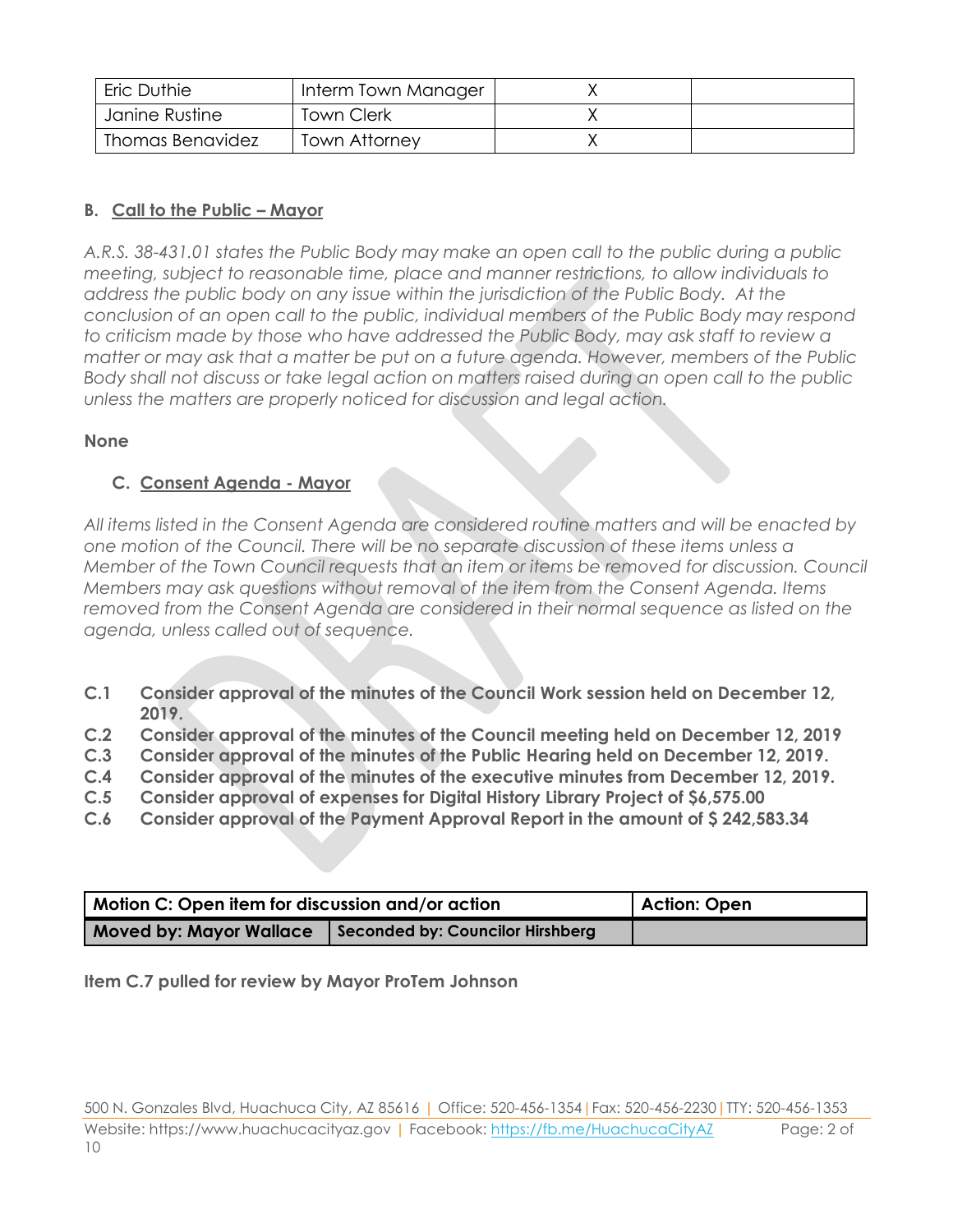| <b>Motion C:</b>                                 |           |  |  | <b>Action: Approved</b> |
|--------------------------------------------------|-----------|--|--|-------------------------|
| Moved by: Mayor Wallace   Seconded by: Councilor | Hirshberg |  |  |                         |

- **C.7 Authorize the declaration as surplus property the following items, to be sold by auction or otherwise disposed of in accordance with Town Policy:**
	- **A. Dusk till Dawn signage**

| Motion C.7: Open item for discussion and/or action |                                   | Action: Open |
|----------------------------------------------------|-----------------------------------|--------------|
| <b>Moved by: Mayor Wallace</b>                     | Seconded by: Mayor ProTem Johnson |              |

**Mayor ProTem Johnson: Does the signage mean just the signage or anything else in the building?**

**Mayor Wallace: Just the signage** 

| Motion C.7:                    |                                     |                     | <b>Action: Approved</b> |
|--------------------------------|-------------------------------------|---------------------|-------------------------|
| <b>Moved by: Mayor Wallace</b> | l Seconded<br><b>ProTem Johnson</b> | <b>Mayor</b><br>bv: |                         |
|                                |                                     |                     |                         |

# **D. Unfinished Business before the Council – Mayor**

*Public comment will be taken at the beginning of each agenda item, after the subject has been announced by the Mayor and explained by staff. Any citizen, who wishes, may speak one time for five minutes on each agenda item before or after Council discussion. Questions from Council Members, however, may be directed to staff or a member of the public through the Mayor at any time.*

**D.1 Discussion and or/Action [Mayor Wallace]: Council consideration of Resolution No. 2020-01, to replace the two current north/south yield signs at the intersection of Navajo & Mohave Streets with stop signs; and rescinding Resolution 2019-25, which approved installation of four stop signs.**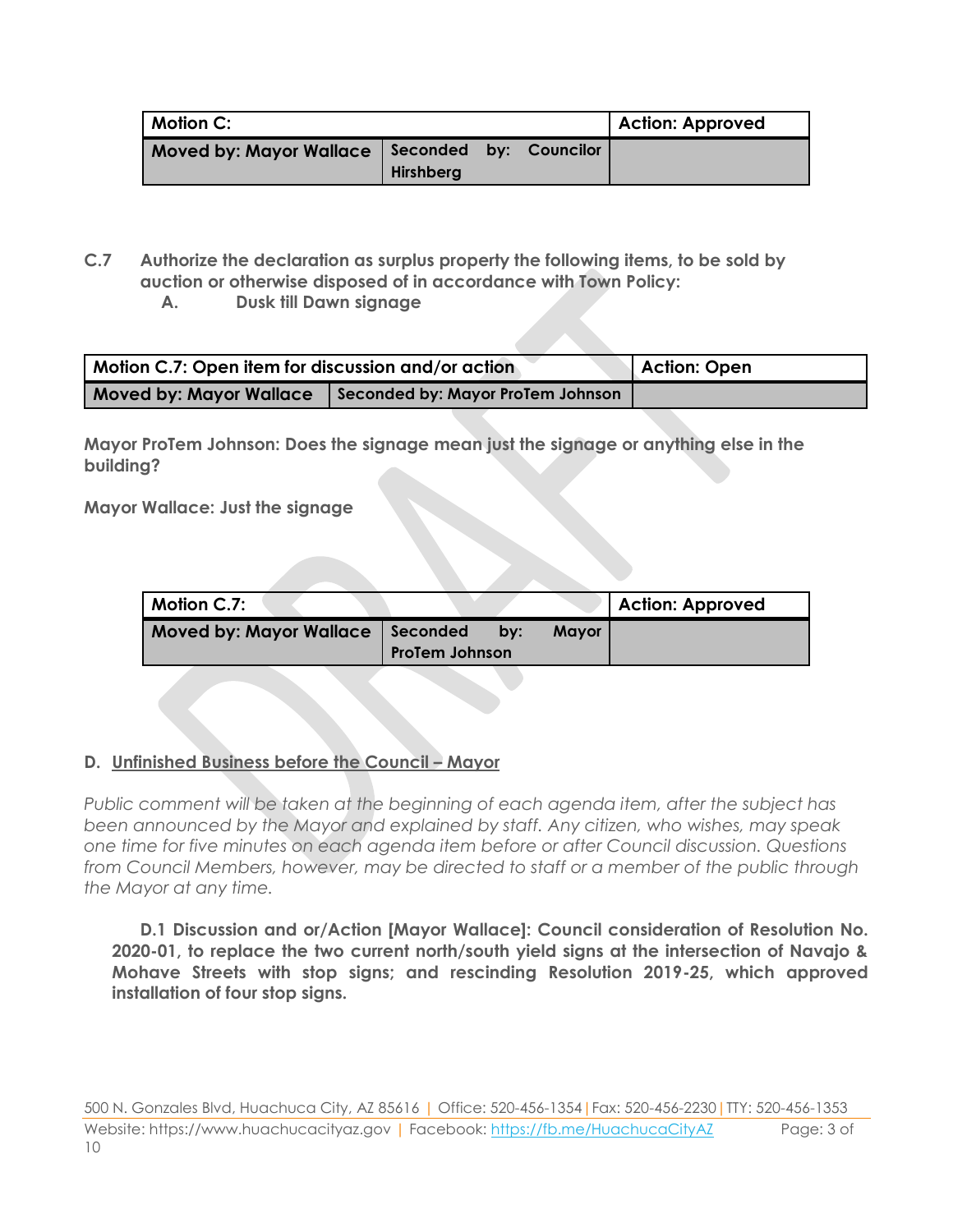| Motion D.1: Open item for discussion and/or action | <b>Action: Open</b>                                      |  |  |  |
|----------------------------------------------------|----------------------------------------------------------|--|--|--|
| <b>Moved by: Mayor Wallace</b>                     | <b>Councilor</b><br>Seconded<br>bv<br><b>Butterworth</b> |  |  |  |

Mayor Wallace: Due to input from public works and the public it has been changed to just two stop signs. Chief Thies is ok with it too so we're just going to make it a two way stop instead of four.

| Motion D.1:                                                   |  |  |       | <b>Action: Approved</b> |
|---------------------------------------------------------------|--|--|-------|-------------------------|
| Moved by: Mayor Wallace Seconded by:<br><b>ProTem Johnson</b> |  |  | Mayor |                         |

### **E. New Business Before Council - Mayor**

*Public comment will be taken at the beginning of each agenda item, after the subject has been announced by the Mayor and explained by staff. Any citizen, who wishes, may speak one time for five minutes on each agenda item before or after Council discussion. Questions from Council Members, however, may be directed to staff or a member of the public through the Mayor at any time.* 

### **E.1 Discussion only [Mayor Wallace]:** Introduction of Interim Town Manager Eric Duthie.

| Motion E.1: Open item for discussion and/or action | <b>Action: Open</b>                                       |  |  |  |
|----------------------------------------------------|-----------------------------------------------------------|--|--|--|
| <b>Moved by: Mayor Wallace</b>                     | <b>Councilor</b><br>Seconded<br>by:<br><b>Butterworth</b> |  |  |  |

Eric Duthie: I appreciate the opportunity here, we're going to keep things moving forward. I'm impressed where your direction is. I have a police background and am familiar with Huachuca City as I did some training here.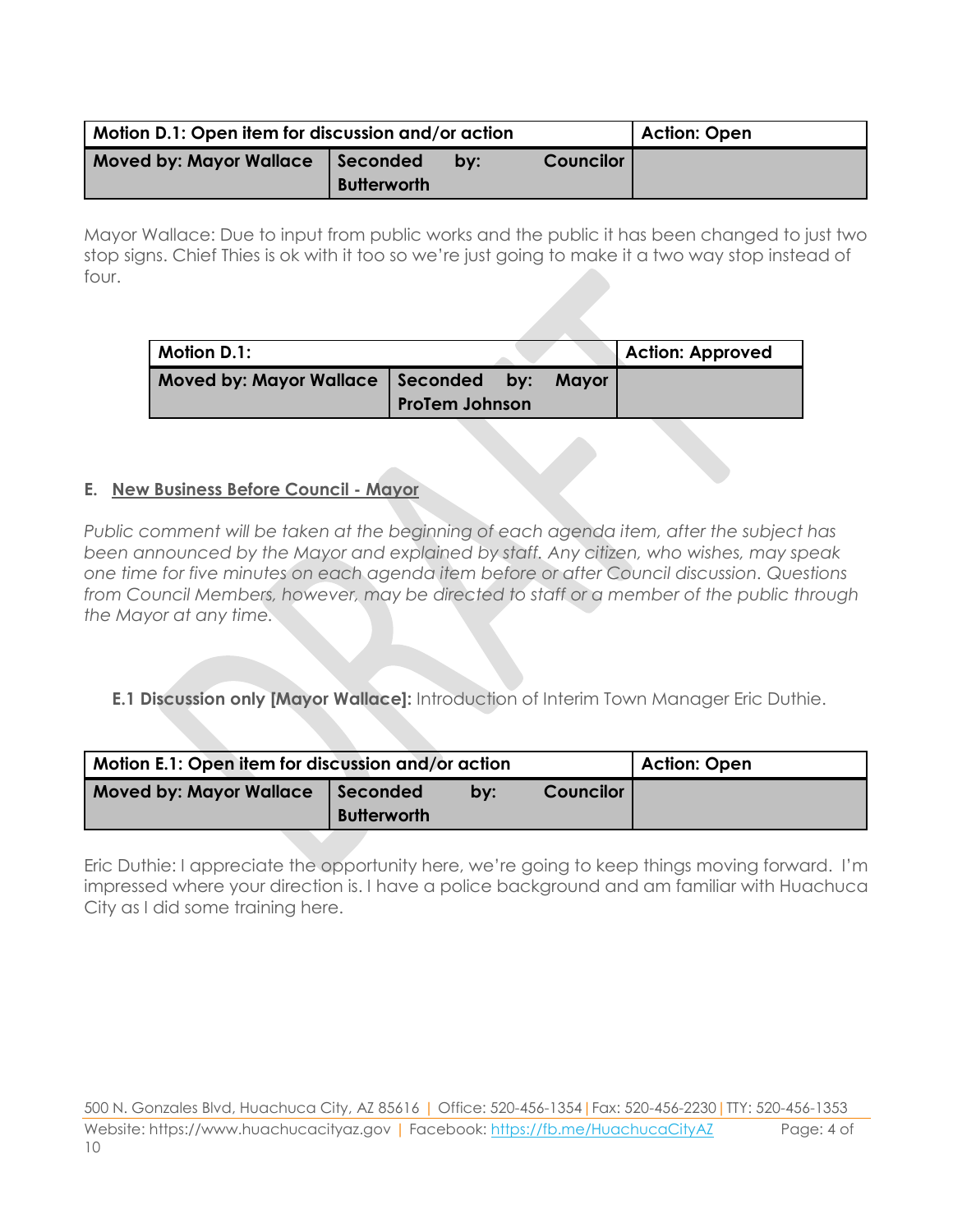**E.2 Discussion and or/Action [Mayor Wallace]:** Council consideration of contract with Mountain Power for emergency signal construction/installation.

| Motion E.2: Open item for discussion and/or action |              | Action: Moved to Jan 23 |
|----------------------------------------------------|--------------|-------------------------|
| Moved by:                                          | Seconded by: |                         |

**E.3 Discussion and or/Action [Mayor Wallace]:** Council to direct staff to prepare Intergovernmental Agreements with the City of Sierra Vista and the Town of Tombstone for connector bus line services; And to have these agreements prepared for review and possible approval at the February 13, 2020 regular Town Council meeting.

| Motion E.3: Open item for discussion and/or action |                                  | Action: Open |
|----------------------------------------------------|----------------------------------|--------------|
| <b>Moved by: Mayor Wallace</b>                     | Seconded by: Councilor Hirshberg |              |

| <b>Motion E.3:</b>                               |       | Action: Approved |
|--------------------------------------------------|-------|------------------|
| Moved by: Mayor Wallace   Seconded by: Councilor |       |                  |
|                                                  | Trate |                  |

**E.4 Discussion and or/Action [Mayor Wallace]:** Council direction to staff to schedule and prepare for a Council work session to plan the Town bus line connector service and Council identification of bus stop locations**.**

| Motion E.4: Open item for discussion and/or action |         |  |       |                 | Action: Open |
|----------------------------------------------------|---------|--|-------|-----------------|--------------|
| Moved by: Mayor Wallace Seconded by:               | Johnson |  | Mavor | <b>ProTem</b> I |              |

500 N. Gonzales Blvd, Huachuca City, AZ 85616 | Office: 520-456-1354|Fax: 520-456-2230|TTY: 520-456-1353 Website: https://www.huachucacityaz.gov | Facebook:<https://fb.me/HuachucaCityAZ> Page: 5 of 10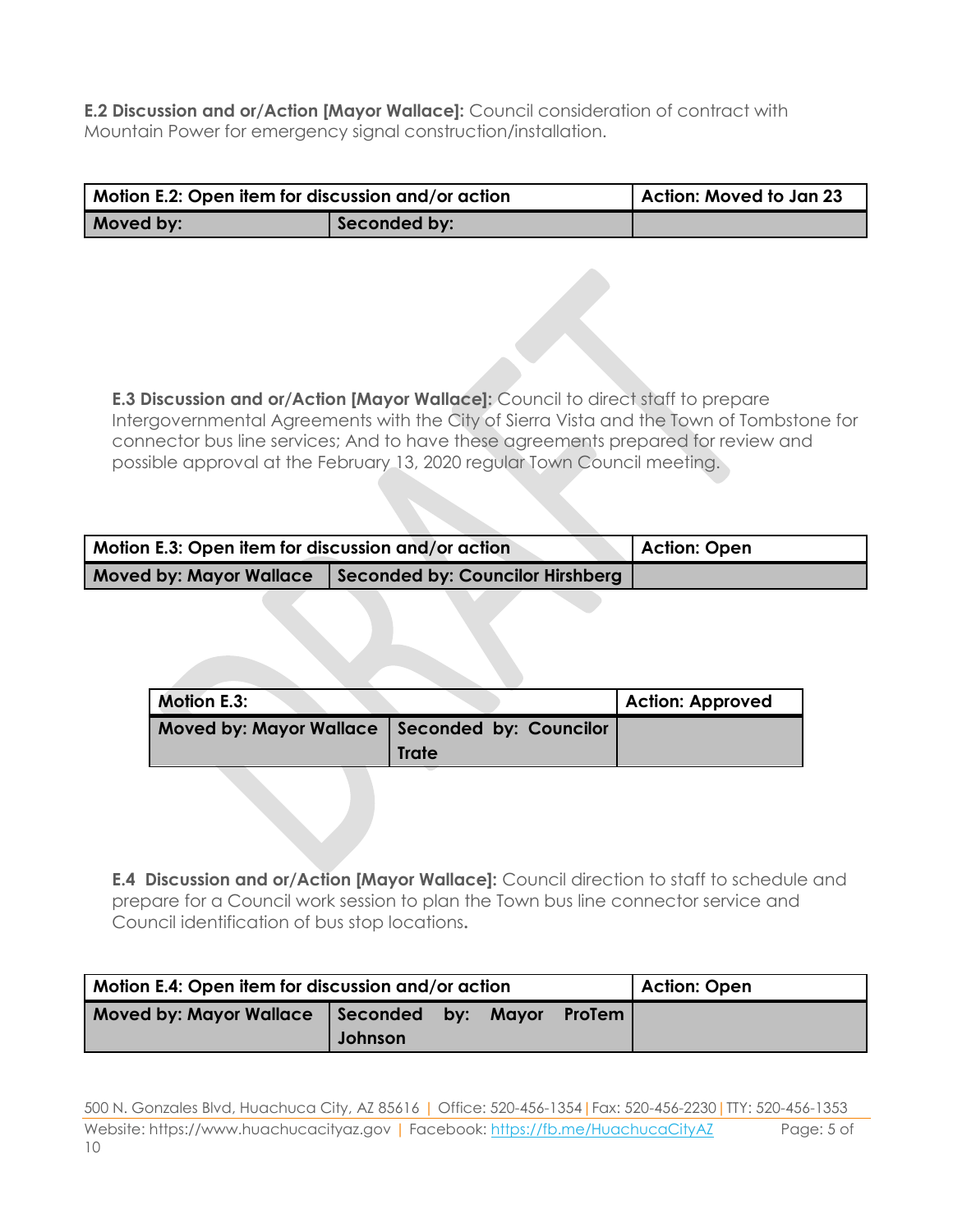Work session to be held on January 30<sup>th</sup>, from 6:00pm to 7:00 pm

| <b>Motion E.4:</b>                           |                       |  | <b>Action: Approved</b> |
|----------------------------------------------|-----------------------|--|-------------------------|
| Moved by: Mayor Wallace   Seconded by: Mayor | <b>ProTem Johnson</b> |  |                         |

**E.5 Discussion and or/Action [Mayor Wallace]:** Council approval to "write-off" the general fund debt to the landfill fund from 2008-2018 for future audit purposes.

| Motion E.5: Open item for discussion and/or action |              | Action: Moved to Jan 23 |
|----------------------------------------------------|--------------|-------------------------|
| Moved by:                                          | Seconded by: |                         |

**E.6 Discussion and or/Action [Jim Johnson]:** ORDINANCE NO. 2020-02. AN ORDINANCE OF THE MAYOR AND COUNCIL OF THE TOWN OF HUACHUCA CITY, ARIZONA, AMENDING THE TOWN CODE, TITLE 8 "HEALTH AND SAFETY," TO REMOVE CHAPTER 8.20 "REMOVAL OF LITTER" AND CHAPTER 8.25 "REMOVAL OF DEBRIS AND DILAPIDATED STRUCTURES" BECAUSE THOSE CHAPTERS HAVE BEEN SUPERSEDED BY TITLE 16 OF THE TOWN CODE.

| Motion E.6: Open item for discussion and/or action | Action: Open                   |     |                  |  |
|----------------------------------------------------|--------------------------------|-----|------------------|--|
| <b>Moved by: Mayor Wallace</b>                     | Seconded<br><b>Butterworth</b> | by: | <b>Councilor</b> |  |

Dr. Johnson: These two items need to be removed because they have been put into Title 16 and have been expanded on. There is no need to have them in chapter 8.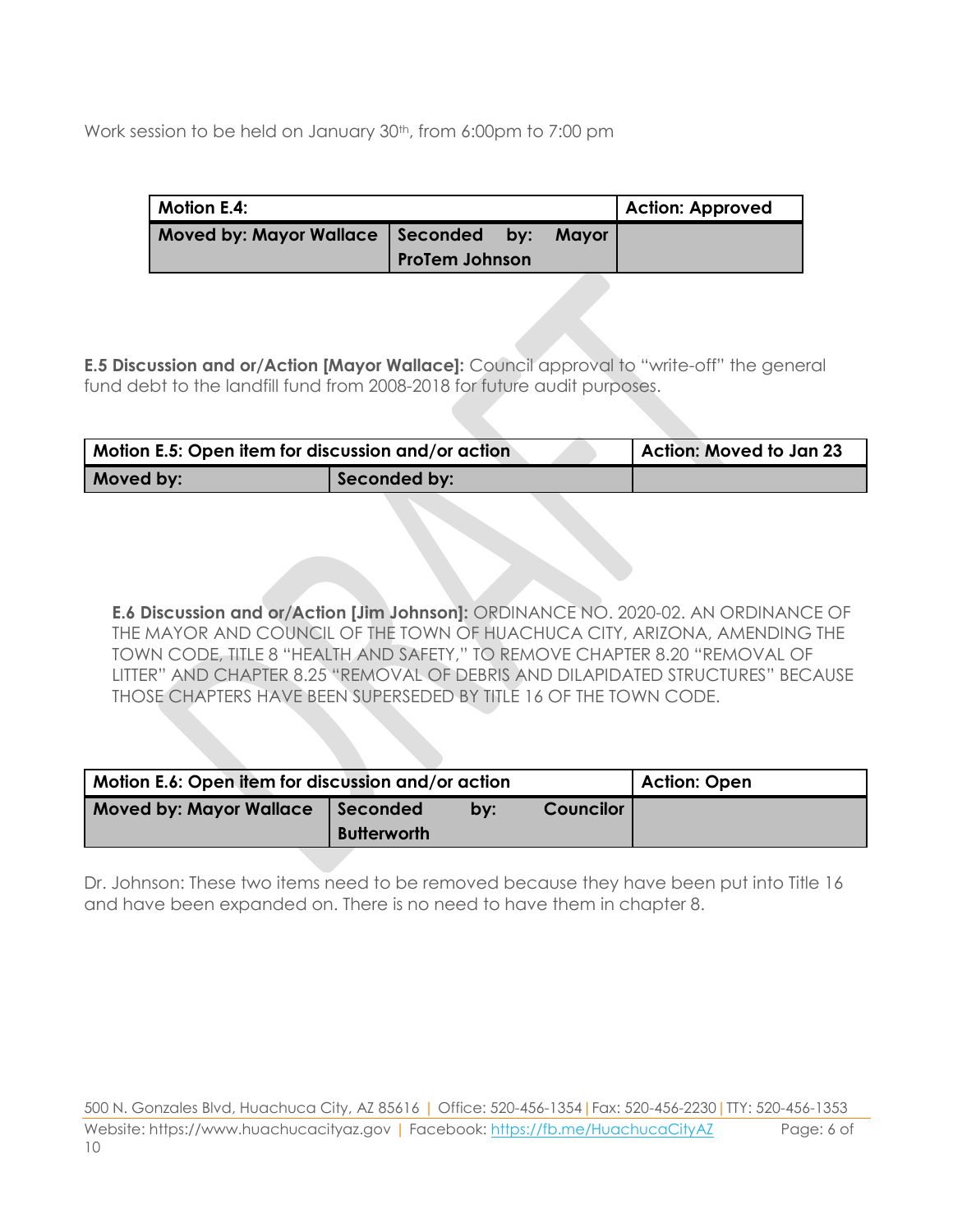**E.7 Discussion and or/Action [Jim Johnson]:** ORDINANCE NO. 2020-01. AN ORDINANCE OF THE MAYOR AND COUNCIL OF THE TOWN OF HUACHUCA CITY, ARIZONA, AMENDING THE TOWN CODE, TITLE 2, CHAPTER 2.45 "PLANNING AND ZONING COMMISSION" SECTION 2.45.010 "ESTABLISHED" TO ALLOW FOR THE APPOINTMENT OF A HEARING OFFICER TO PERFORM THE DUTIES OF THE PLANNING AND ZONING COMMISSION

| Motion E.7: Open item for discussion and/or action | Action: Open                     |  |
|----------------------------------------------------|----------------------------------|--|
| Moved by: Mayor Wallace                            | Seconded by: Councilor Hirshberg |  |

Dr. Johnson: It has been very challenging to keep a full P&Z board. It is not required by Arizona statues that we have one, instead we could have a hearing officer. The same steps will stay in place but it isn't done through the board just through the hearing officer and then everything will come back to the council as usual.

Mayor Wallace: Ultimately it will still all go through the council.

Mayor ProTem Johnson: How much will this cost us?

Dr. Johnson: It will actually be saving The Town money since I will not have to be at the P&Z meetings every month, I will only be coming to the public hearing meetings.

Attorney Benavidez: If we needed to switch back it would be easy to go back we wouldn't even need to change or add an ordinance.

**E.8 Discussion and or/Action [Mayor Wallace]:** Renewal of contract with Southwest Building Inspection Service, Inc. [Dr. James Johnson], for Town building, planning and zoning department administration and related services.

| Motion E.8: Open item for discussion and/or action |         |  |  |        | <b>Action: Open</b> |
|----------------------------------------------------|---------|--|--|--------|---------------------|
| Moved by: Mayor Wallace   Seconded by: Mayor       | Johnson |  |  | ProTem |                     |

Mayor ProTem Johnson: Is there any way we could make it less a month?

<sup>500</sup> N. Gonzales Blvd, Huachuca City, AZ 85616 | Office: 520-456-1354|Fax: 520-456-2230|TTY: 520-456-1353 Website: https://www.huachucacityaz.gov | Facebook:<https://fb.me/HuachucaCityAZ> Page: 7 of 10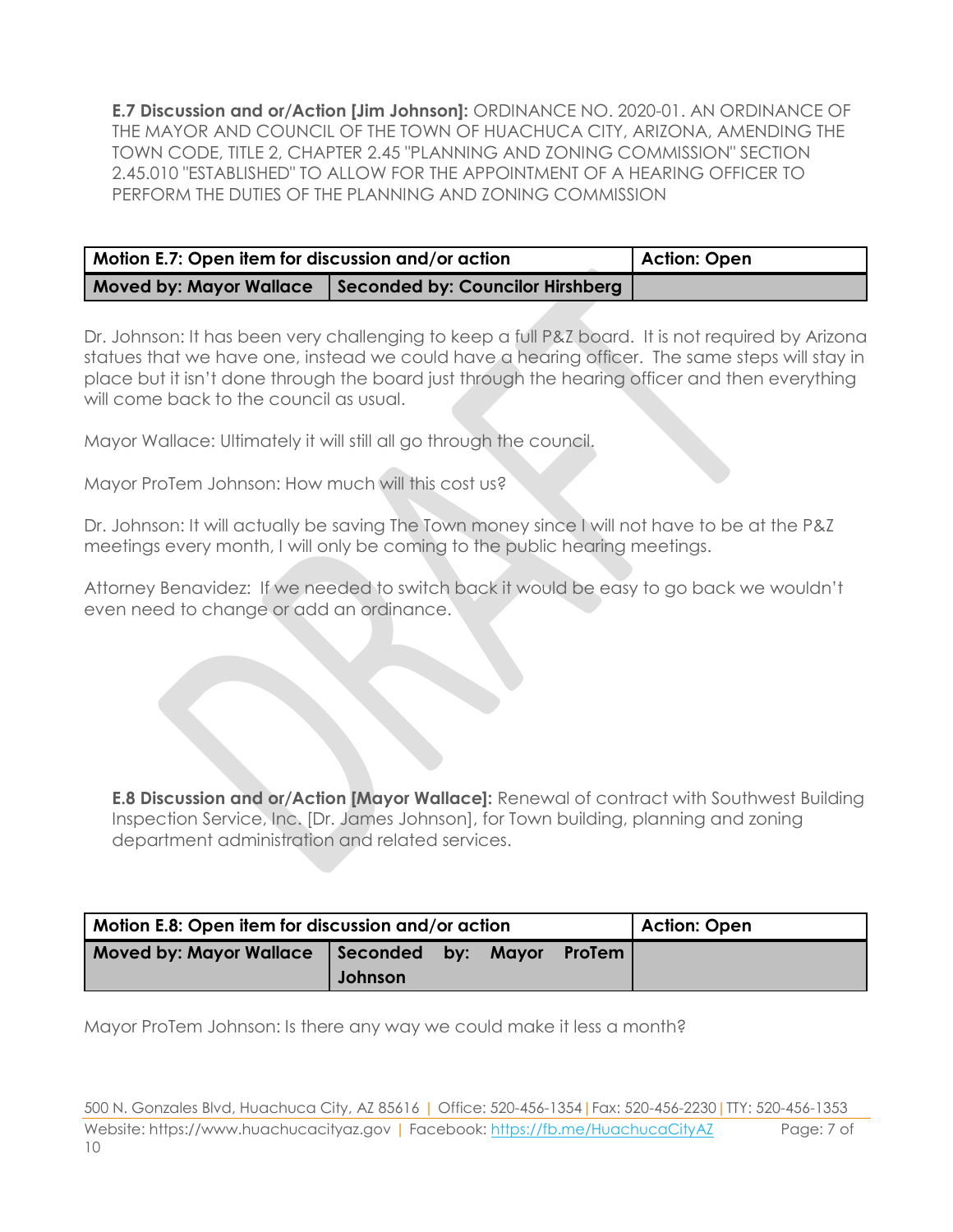Dr. Johnson: You are my lowest contract my next one is twice as much for less work. I wear several hats for the town.

Councilor Hirshberg: We never hear from you anymore, about what you're doing.

Dr. Johnson: The previous manager had me give him my report and he would put it in his report.

| <b>Motion E.8:</b>                               |                    | <b>Action: Approved</b> |
|--------------------------------------------------|--------------------|-------------------------|
| Moved by: Mayor Wallace   Seconded by: Councilor | <b>Butterworth</b> |                         |

**E.9 Discussion and or/Action [Jim Halterman]:** Approval of changes in SSR (State Shared Revenues) construction project, as follows:

- Modification to Proposal S1205-19D for Project Case #2019-3, Skyline Drive Change Asphalt Depth from 2" to 3"
- Modification to Proposal S1205-19E, Project Case #2019-4, Town Hall parking lot which adds crack fill to scope of work.

| Motion E.9: Open item for discussion and/or action |         |  |              | <b>Action: Open</b> |  |
|----------------------------------------------------|---------|--|--------------|---------------------|--|
| Moved by: Mayor Wallace Seconded by:               | Johnson |  | <b>Mavor</b> | <b>ProTem I</b>     |  |

Jim Halterman: The paving needed to be thicker for the trucks going to the landfill because of the heavy trucks going to the landfill. There was because there was a lot more damage than originally thought to the other project.

| Motion E.9:                                      |       | <b>Action: Approved</b> |
|--------------------------------------------------|-------|-------------------------|
| Moved by: Mayor Wallace   Seconded by: Councilor | Trate |                         |

500 N. Gonzales Blvd, Huachuca City, AZ 85616 | Office: 520-456-1354|Fax: 520-456-2230|TTY: 520-456-1353 Website: https://www.huachucacityaz.gov | Facebook:<https://fb.me/HuachucaCityAZ> Page: 8 of 10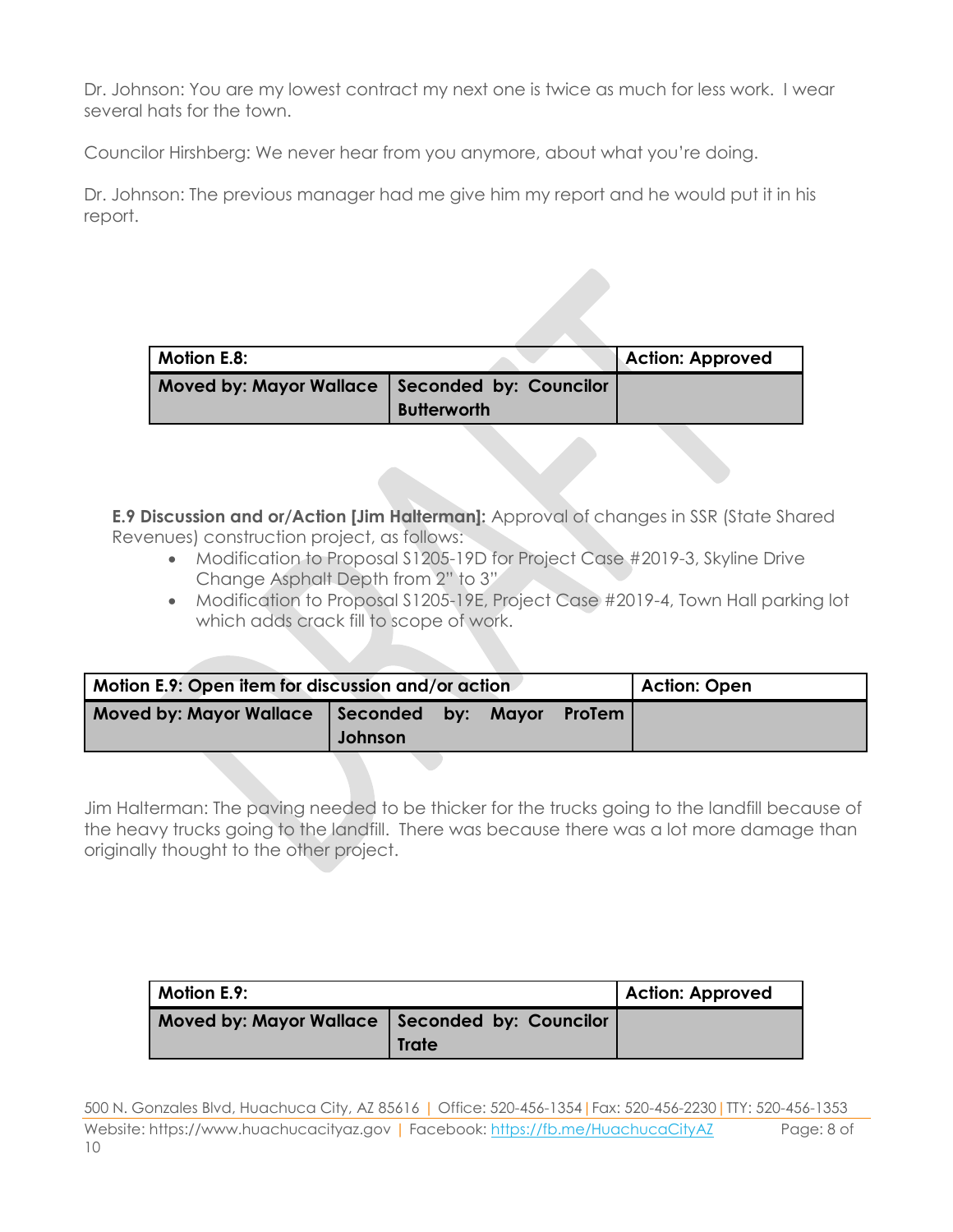**E.10 Discussion and or/Action [Manager Duthie]:** Approval of final invoice for groundwater study conducted by Hugh A Walker Enterprises (HAWE), as follows: MW-1 Silt Removal and Top Casing survey in the amount of \$5,500.

| Motion E.10: Open item for discussion and/or action | <b>Action: Open</b>            |     |                  |  |
|-----------------------------------------------------|--------------------------------|-----|------------------|--|
| <b>Moved by: Mayor Wallace</b>                      | Seconded<br><b>Butterworth</b> | by: | <b>Councilor</b> |  |

| <b>Motion E.10:</b>                              |                  | <b>Action: Approved</b> |
|--------------------------------------------------|------------------|-------------------------|
| Moved by: Mayor Wallace   Seconded by: Councilor | <b>Hirshberg</b> |                         |

**E.11 Discussion and or/Action [Mayor Wallace]:** Approval of Clerk's Training for Clerk Rustine June 8th-June 12th, 2020.

| Motion E.11: Open item for discussion and/or action | Action: Open                     |  |
|-----------------------------------------------------|----------------------------------|--|
| <b>Moved by: Mayor Wallace</b>                      | Seconded by: Councilor Hirshberg |  |

| Motion E.11:                                     |           |  | <b>Action: Approved</b> |
|--------------------------------------------------|-----------|--|-------------------------|
| Moved by: Mayor Wallace   Seconded by: Councilor |           |  |                         |
|                                                  | Hirshberg |  |                         |

- **F. Items to be placed on future agendas: E.2, E.5, second reading of E.7 & E.7**
- **G. Reports of Current Events by Council:**
- **H. Adjournment**